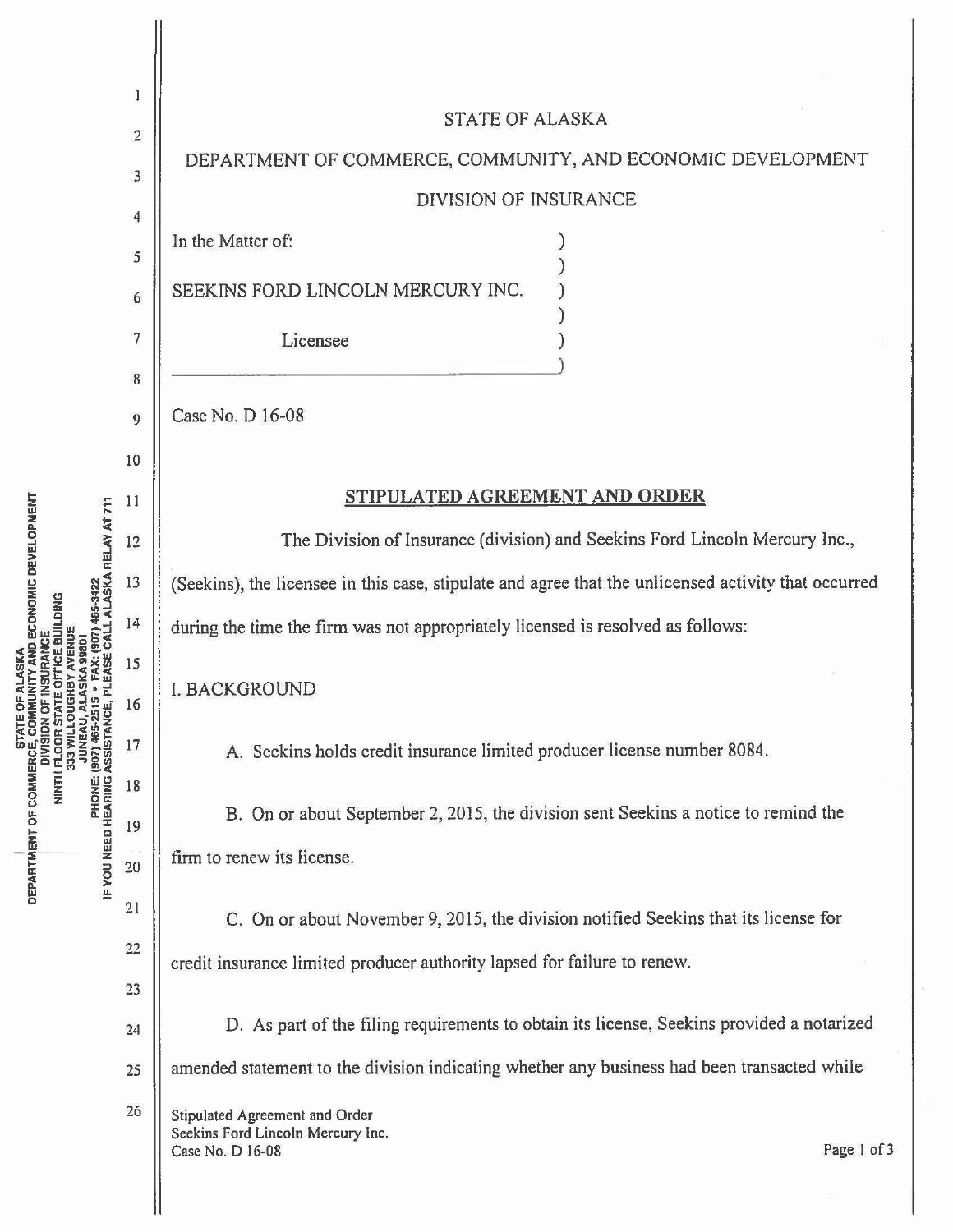the firm was not appropriately licensed. This statement indicated that 255 policies were written between November 9, 2015 and June 15, 2016 with \$77,596.29 earned in compensation. These transactions subject Seekins to civil penalties under AS 21.27.440.

## II. TERMS OF AGREEMENT

2

 $\mathbf{I}$ 

3

4

*5* 

6

7

8

9

JO

 $11$ 

12

13

 $14$ 

15

16

17

 $18\,$ 

19

20

 $21$ 

22

23

24

25

26

1. Seekins agrees to pay a civil penalty under AS 21.27.440 in the amount of \$77,596.29.00 for the unlicensed activity that occurred between November 9, 2015 and June 15, 2016, with \$65,096.29 suspended. The unsuspended penalty of \$12,500.00 is payable within six months from the time Seekins is notified that the director has signed the order approving this agreement.

2. In the event Seekins violates Alaska insurance laws during the next two years, the suspended portion of the penalty referenced in paragraph one will be reinstated. Seekins also will be subject to any and all sanctions authorized by the insurance laws including imposition of additional penalties.

3. By signing this agreement, Seekins understands and agrees that any failure to comply with the conditions of this agreement will be grounds to revoke, suspend, or not renew Alaska credit insurance limited producer license number 8084.

4. Seekins understands that this agreement is not binding on the parties unless and until

Stipulated Agreement and Order Seekins Ford Lincoln Mercury Inc. Case No. D 16-08 Page 2 of 3